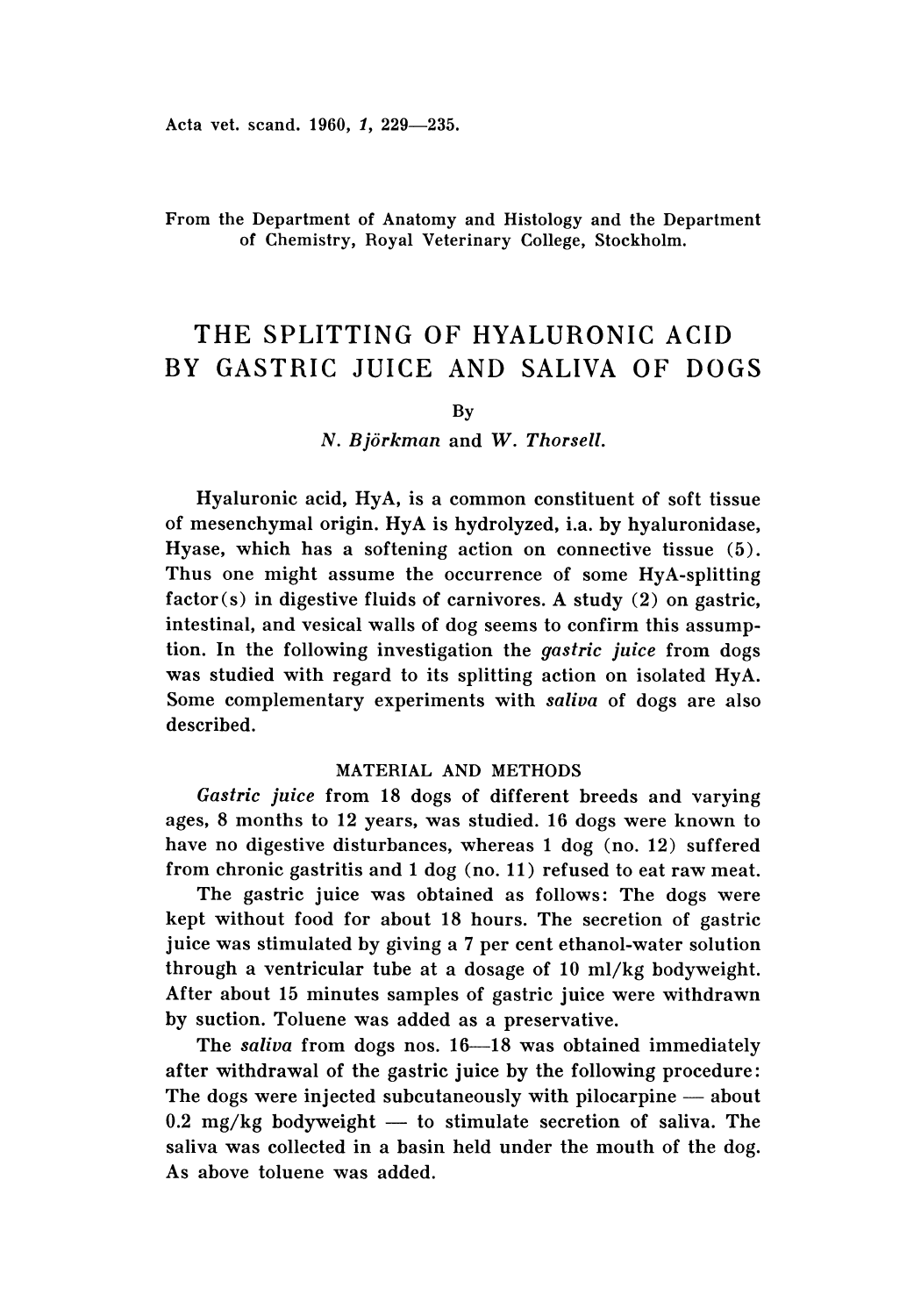The HyA was prepared from human umbilical cord as a sodium salt (AB. Analyskemikalier, Stockholm). The salt had a nitrogen content of 3.3 per cent, was ninhydrin negative, and contained less than 0.02 per cent sulphur.

The following buffer solutions were used:

|    |     | 1. Glycine — Hydrochloric acid pH 3.4 |                      |                  |
|----|-----|---------------------------------------|----------------------|------------------|
|    |     | 2. Citrate - Phosphate                | $\ddot{\phantom{0}}$ | $\phantom{0}2.6$ |
| 3. | ,,  | ,,                                    |                      | , 3.0            |
| 4. | ,   | ,,                                    |                      | ,, 3.4           |
| 5. | ,,  | ,,                                    | $\ddot{\phantom{0}}$ | - 4.0            |
| 6. | ,,  | ,,                                    | $\ddot{\phantom{0}}$ | -4.5             |
| 7. | , 1 | ,,                                    | .,                   | 5.0              |
| 8. | ,,  | ,,                                    |                      | ,, 5.5           |
|    |     |                                       |                      |                  |

 $(4)$ . All buffers contained 0.15 M NaCl/1.

The determinations of the HyA-splitting activity were performed in an Ostwald viscometer at 37.0  $\pm$  0.1° C. Three ml of a



-x-x-x- k  $\times$  10<sup>2</sup>-values.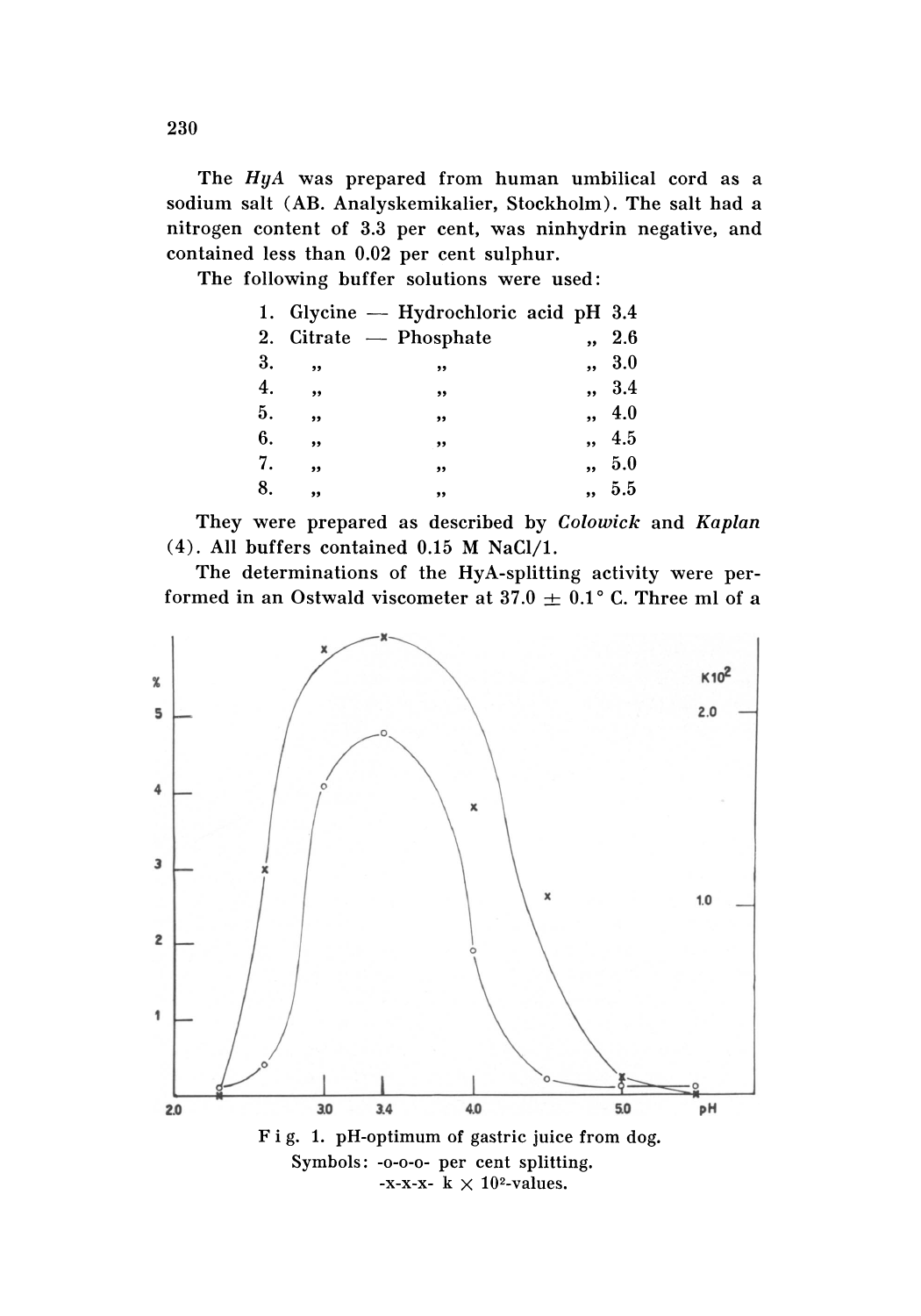

Fig. 2. pH-optimum of gastric juice and saliva from dog. Symbols: -0-0-0- gastric juice, per cent splitting. -x-x-x- gastric juice,  $k \times 10^{2}$ -values. -e-e-e- saliva, per cent splitting.  $-++++$ - saliva, k  $\times$  10<sup>2</sup>-values.

0.3 per cent HyA in buffer 1 and  $2-8$  resp. was pipetted into the viscometer and 2 ml of a mixture of equal volumes filtered gastric juice (saliva) and buffer  $1$  (and  $2-8$ ) was added with simultaneous insufflation of air. The flow time was recorded immediately after mixing and then every fifth minute. As an expression for the velocity of the reaction the value of k for the equation: log flow time (minutes)  $=$   $-$  k  $\times$  reaction time (minutes), was determined (8).

Controls were run with HyA-solution and gastric juice (saliva) heated at 100° C for 30 minutes.

pH was checked before and after each determination.

The *pH-optimum* of the activity was determined in a few samples by use of buffers 2-8. The values of k obtained were compared with per cent splitting as measured by determination

231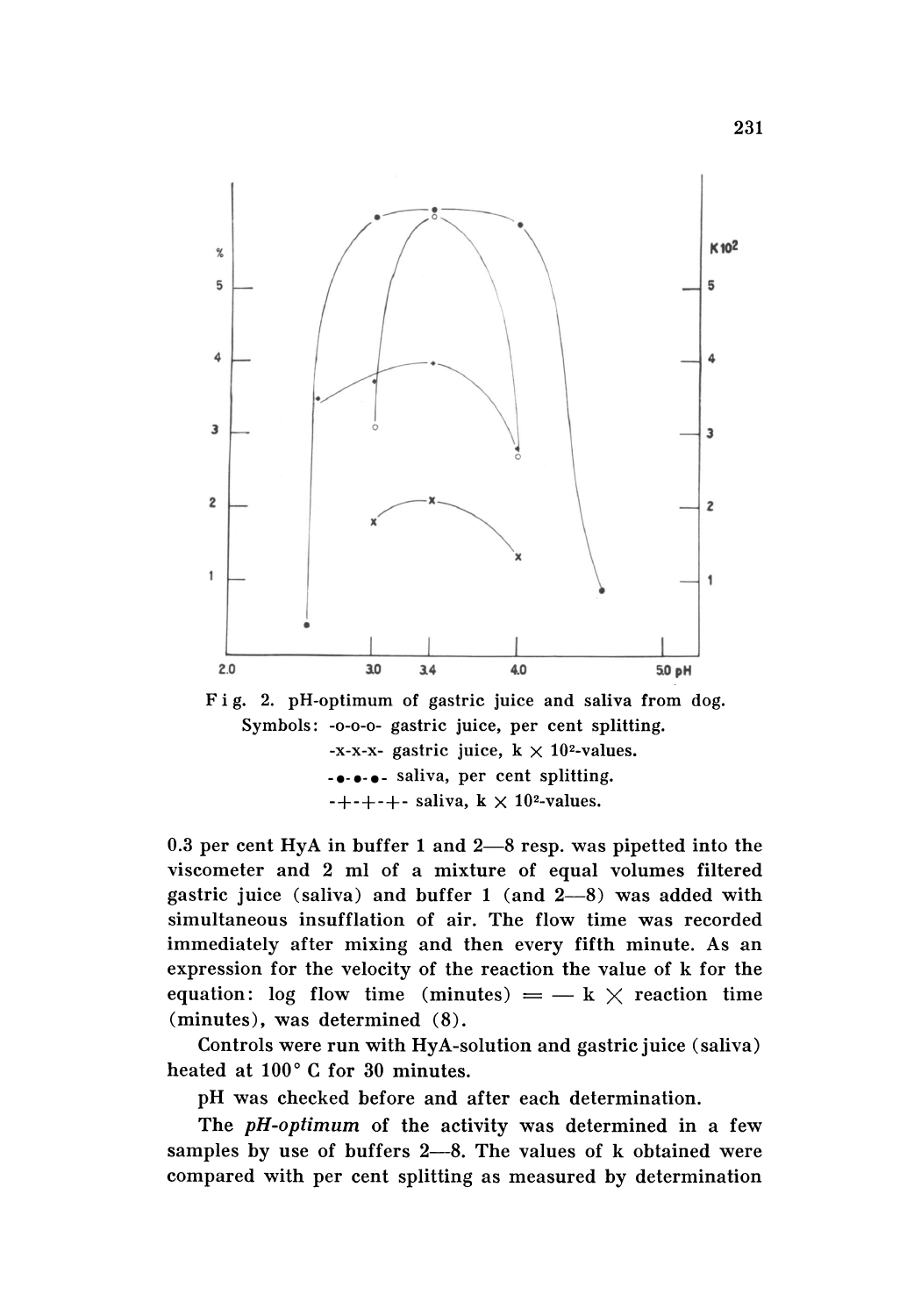of reducing groups in the viscometer solutions after 2 hours' reaction time.

The reducing groups were expressed as mg glucose according to the method of Somogyi (13), i.e.: To 4 ml of the viscometric mixture 2 ml saturated  $Ba(OH)$ <sub>2</sub> and 2 ml 0.45 per cent  $ZnSO<sub>4</sub>$ were added. The pH of this mixture was adjusted by adding 1-M NaOH within a volume of 1 ml until the phenolphthalein turned pink. After mixing and centrifugation 5 ml of the supernatant was used for the determination of reducing groups. The results are expressed as mg glucose  $\times$  100/mg HyA in the original sample compared with the controls, and are called per cent splitting.

The *HyA-splitting* activity of the different gastric juice and saliva samples was expressed by the velocity constant, k, using buffer 1 as a "physiologic" buffer. In some cases buffer 4 was used for comparison.

## **RESULTS**

The *pH*-optimum of the activity for gastric juice, dog no. 1, is shown in Fig. 1. The  $k \times 10^{2}$ -values of the controls were  $= 0.00.$ 

Fig. 1 thus indicates optimal activity at about pH 3.4

Fig. 2 shows the pH activity relation for gastric juice compared with saliva, dog no 17.

The figure shows a fairly good agreement with regard to pHoptimum for saliva and gastric juice, i.e. about pH 3.4. Yet the optimum seems broader for saliva.

The  $k$ -values  $-$  expressions for the HyA-splitting activity  $$ from the viscometric determinations at pH 3.4  $\pm$  0.1, buffer 1 and 4, are collected in table 1.

The results of the gastric juice experiments thus show wide differences in activity. The absence of activity in some cases, viz. nos. 2, 3, 4, 15 is remarkable.

The few experiments with saliva, viz. dogs nos.  $16-18$ , show rather high k-values. In these cases the gastric juice also shows pronounced activity.

#### DISCUSSION

The result of *Cadilio* and *Li Voti* (2) showing Hyase activity in the gastric wall of dog seem to be confirmed by the results obtained with gastric juice from dog in this study. However, it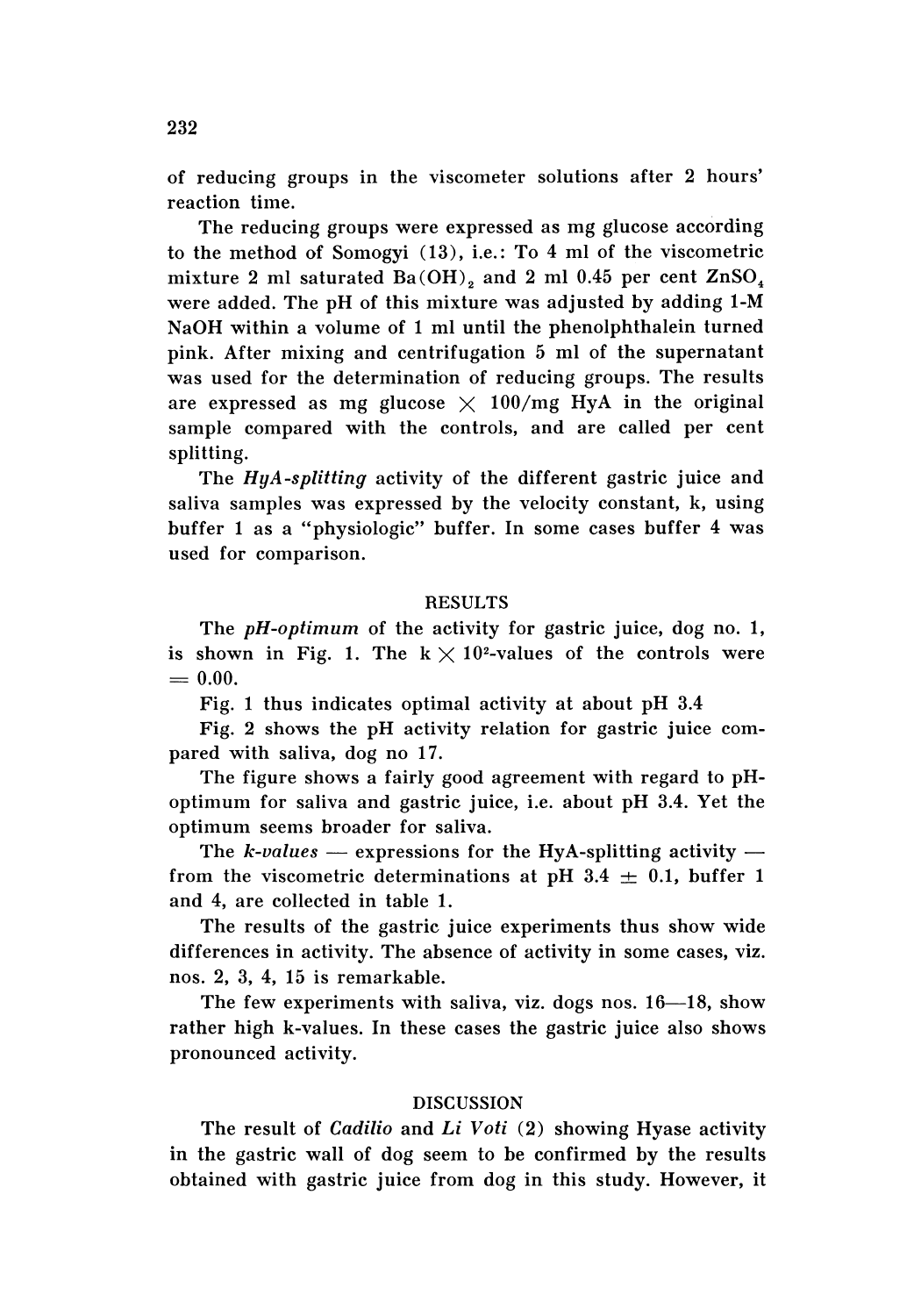| Dog no.                 | Gastric juice               |                                                   | Saliva                      |                             |  |
|-------------------------|-----------------------------|---------------------------------------------------|-----------------------------|-----------------------------|--|
|                         | Buffer 1<br>$k \times 10^2$ | Buffer 4<br>$\mathbf{k}\,\times\,10^{\mathrm{2}}$ | Buffer 1<br>$k \times 10^2$ | Buffer 4<br>$k \times 10^2$ |  |
| 1                       | $1.882$ )                   | 2.421)                                            |                             |                             |  |
| $\bf{2}$                | 0.00                        |                                                   |                             |                             |  |
| $\overline{\mathbf{3}}$ | 0.00                        |                                                   |                             |                             |  |
| $\boldsymbol{4}$        | 0.00                        |                                                   |                             |                             |  |
| $\mathbf 5$             | 0.13                        |                                                   |                             |                             |  |
| $\boldsymbol{6}$        | 0.05                        |                                                   |                             |                             |  |
| 7                       | 0.21                        |                                                   |                             |                             |  |
| 8                       | 1.63                        |                                                   |                             |                             |  |
| $\boldsymbol{9}$        | 3.33                        |                                                   |                             |                             |  |
| 10                      | 1.28                        |                                                   |                             |                             |  |
| $113$ )                 | 2.87                        |                                                   |                             |                             |  |
| $123$ )                 | 0.09                        |                                                   |                             |                             |  |
| 13                      | 0.71                        |                                                   |                             |                             |  |
| 14                      | 1.04                        |                                                   |                             |                             |  |
| 15                      | 0.00                        |                                                   |                             |                             |  |
| 16                      | 2.11                        |                                                   | 6.65                        |                             |  |
| 17                      |                             | 2.16                                              |                             | 4.07                        |  |
| 18                      | 1.10                        |                                                   | 5.21                        |                             |  |
| Controls                | 0.00                        | 0.00                                              | 0.00                        | 0.00                        |  |

*Table* 1.

1) immediate determination.

2) determination after 2 days. Sample stored at  $+3$ ° C.

3) gastric disturbances.

is remarkable that in some cases, viz. dogs nos. 2, 3, 4, 15 no activity was found at pH 3.4. It is of interest that dogs nos.  $16-18$ , with gastric juice HyA-splitting activity, also show such activity of saliva. It is not unlikely that the HyA-splitting activity of gastric juice and saliva are of the same origin. The similar pHoptimum of the two in the samples studied may be in agreement with such an assumption. *Bussard et al.* (1) showed the presence of Hyase in saliva of dogs, and because of their great experimental series they were able to show also negative findings in some dogs. The works by *Lisanti* (7), *Chauncey et al.* (3), and *Rooel siad et al,* (12) describe Hyase activity in human saliva and also present results from human saliva without or almost without HyA-splitting activity. Several articles (3, 10, 11, 12) treat the Hyase activity of human saliva in connection with the occurrence of shown or supposed HyA-splitting microorganisms in the mouth.

This study which shows the presence of HyA-splitting acti-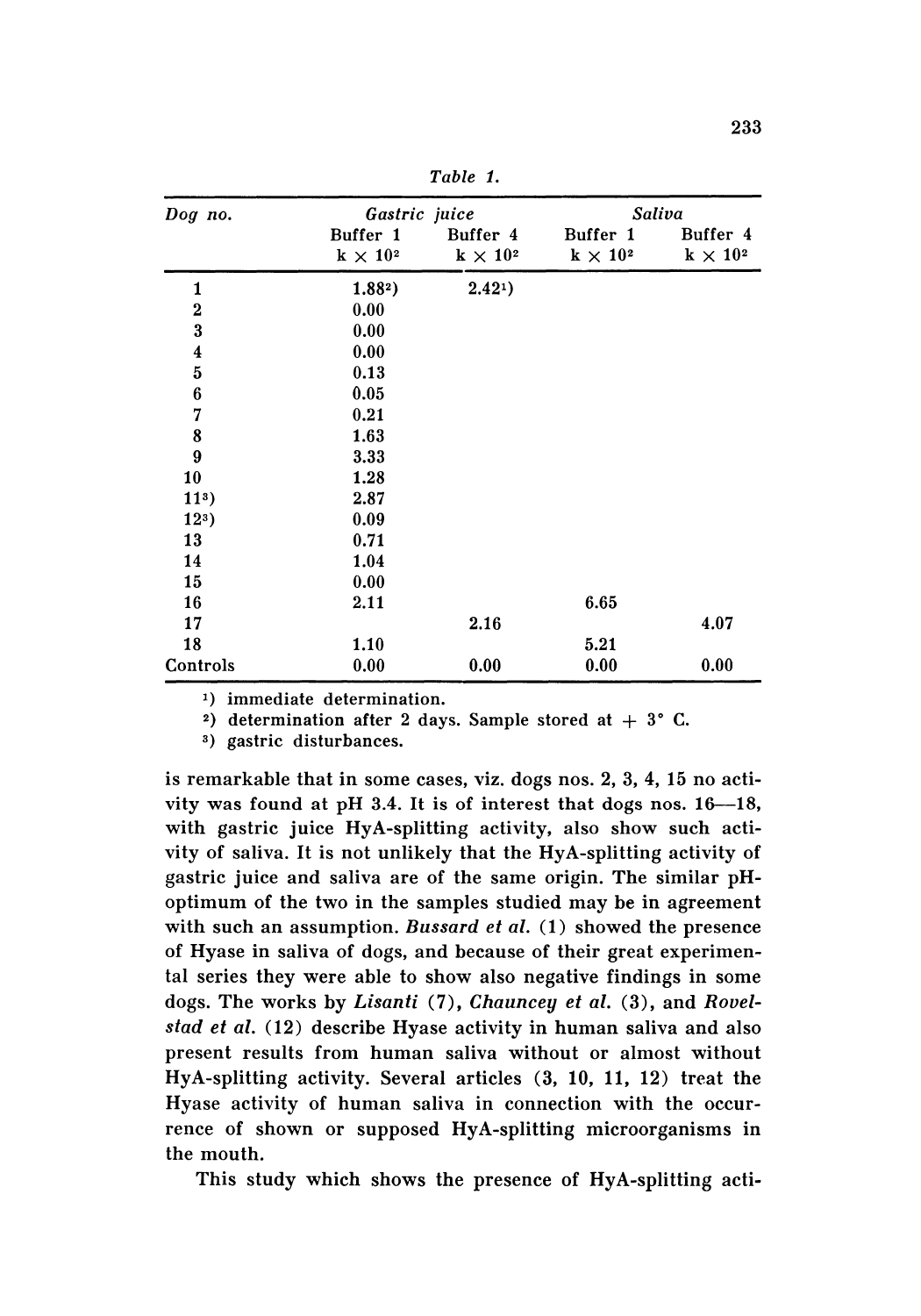vity in gastric juice and saliva of dogs does not resolve the question whether the activity is endogenous or exogenous in nature or both. The pH--optimum about pH 3.4 in the samples studied suggest a major activity of the HyA-splitting  $factor(s)$  in the stomach where it (they) could be of importance for the digestion of meat. If the activity is due to microorganisms, this could indicate that carnivores like herbivores (omnivores) have symbiotic microorganisms in the alimentary tract taking part in the digestion of food.

The optimal HyA-splitting activity found at about pH 3.4 in the few samples studied is of some interest since the experiments by *Bussard* (l) and *Rovelstad et al.* (12) were performed at pH 4.7 and 6.6. If the fairly rapid HyA-splitting activity of gastric juice and saliva of dogs, which is destroyed by heating is dependent upon a Hyase, it is interesting that most cited Hyase pH optima (6) are less acid than 3.4. Among the examples cited in the literature are pneumococcal and leech head enzyme pH  $5.0-$ 7.00 and 5.4 as determined by increase in reducing groups, and testicular-, Clostridium welchii-, Streptococcus haemolyticus- and Staphylococcus aureus- Hyase pH 7.0, 6.0, 5.5 and 6.6 as measured by viscometric methods. However, comparisons between reported pH-optima should be evaluated judiciously, if the systems used are not quite similar. With this in mind, the acid optimum of about 3.4 for the HyA-splitting activity of gastric juice and saliva of dogs could be due to another kind of Hyase than those cited.

It may be mentioned that also non-enzymic, pH-independent, breakdown of HyA caused by different substances is known (9) . If such, heat labile substances are present in the samples not checked for pH-dependence, they could have contributed to the found splitting of HyA.

## *Acknowledgements*

The authors express their sincere gratitude to Prof. K.  $Sj\ddot{o}$ *berg* and Mrs. *K. Riinn* for their kind help in the course of this investigation.

#### **REFERENCES**

- 1. *Bussard, A., R. Bequignon* & *R. Lamy :* Ann. de I'Inst. Pasteur 1949, 77, 183.
- 2. Cadilio, G. & P. Li Voti: Abstracted in Excerpta Medica Sect. II: 1950, 3, 279.